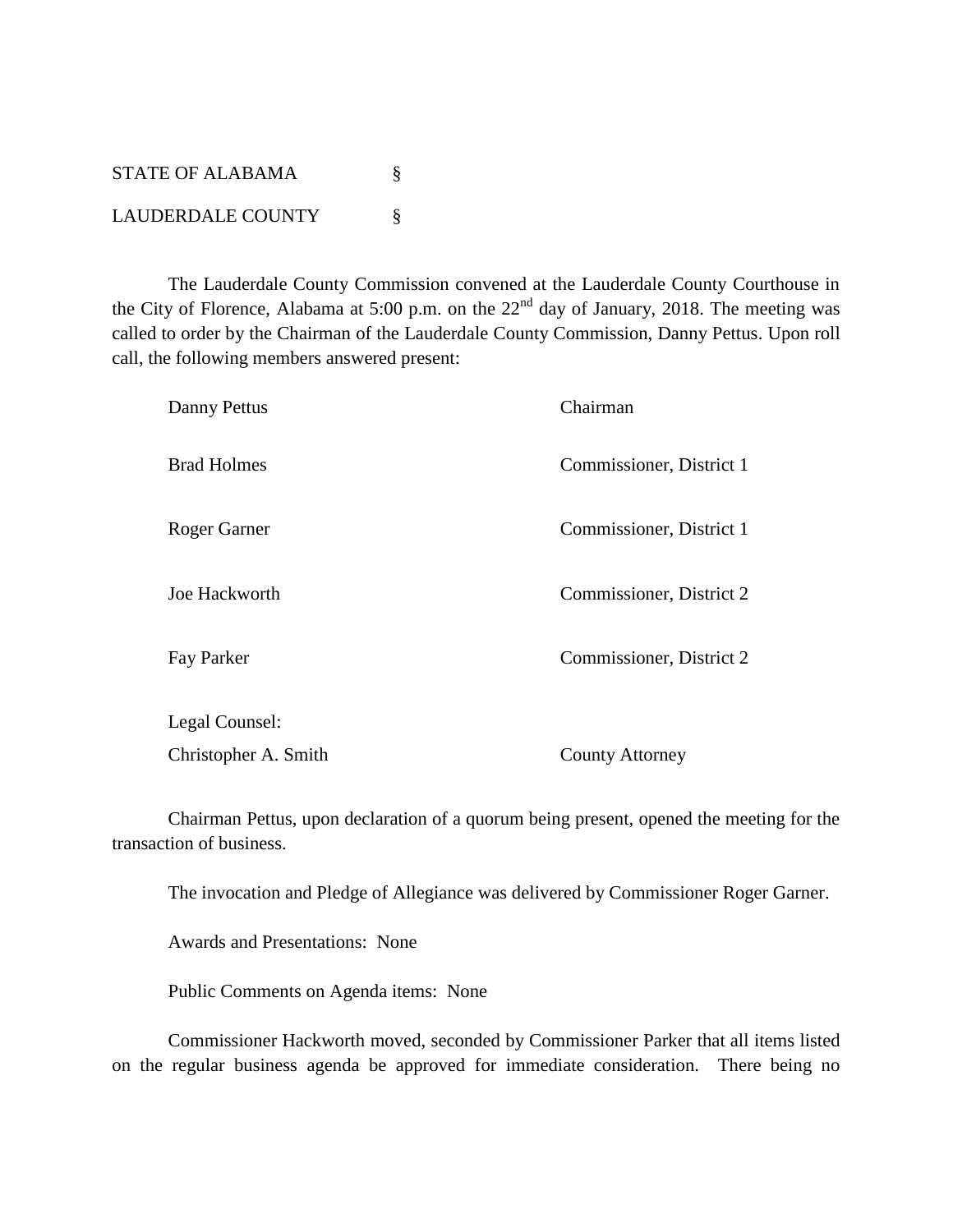discussion and upon a vote taken, motion unanimously approved. Agenda is herein recorded and made part of these minutes.

Commissioner Holmes moved, seconded by Commissioner Garner that the minutes of the last regular meeting of the Commission be approved for recording. There being no discussion and upon a vote taken, motion unanimously approved.

Commissioner Holmes moved, seconded by Commissioner Garner to approve a resolution authorizing the Lauderdale County Commission to enter into a contract with White, Lynn, Collins, and Associates for additional structural engineering services for the renovation of an existing facility to be used as a female dormitory for the Lauderdale County Detention Center. The Scope of Work will consist of analyzing the existing metal frame structure to determine its adequacy to support the proposed loads from the planned renovations. The charge for the additional engineering services is six thousand dollars. Any budget amendment that may be needed is herein authorized and approved. There being no discussion and upon a vote taken, motion is unanimously approved. Resolution and a copy of the contract are herein recorded and made part of these minutes.

Commissioner Holmes moved, seconded by Commissioner Garner to approve a resolution authorizing a voting location change for precinct 10-12-3. It has been determined that Mars Hill School is not sufficient due to security, traffic, and safety concerns. Lauderdale County Probate Judge, William Motlow, requested that the voting location for precinct 10-12-3 be moved from Mars Hill School to St. James United Methodist Church which is located at 610 Cox Creek Parkway, Florence, Alabama. Judge Motlow requested this change to improve voter participation by providing a better location with easy accessibility and within ADA compliance. Commissioner Parker thanked Judge Motlow for moving the voting location and for his recommendations. Commissioner Hackworth asked Judge Motlow when the voter precinct change will be effective and Judge Motlow replied that the change will be in place before the June  $5<sup>th</sup>$ , 2018 primary election. There being no further discussion and upon a vote taken, motion is unanimously approved. Resolution is herein recorded and made part of these minutes.

Commissioner Parker moved, seconded by Commissioner Garner to approve a resolution authorizing a voting location change for precinct 10-8. Lauderdale County Probate Judge, William Motlow, requested that the voting location for precinct 10-8 be moved from Harlan School to Fairgrounds Road Senior Center which is located at 415 Fairgrounds Road, Florence, Alabama as it will be a more suitable voting location and is ADA compliant. Judge Motlow requested this change to improve voter participation. This voting location change for precinct 10-8 requires annexing property north of Fairgrounds Road and south of Cox Creek Parkway between Wood Avenue and Chisholm Road into precinct 10-8 from precinct 10-11. There being no discussion and upon a vote taken, motion is unanimously approved. Resolution is herein recorded and made part of these minutes.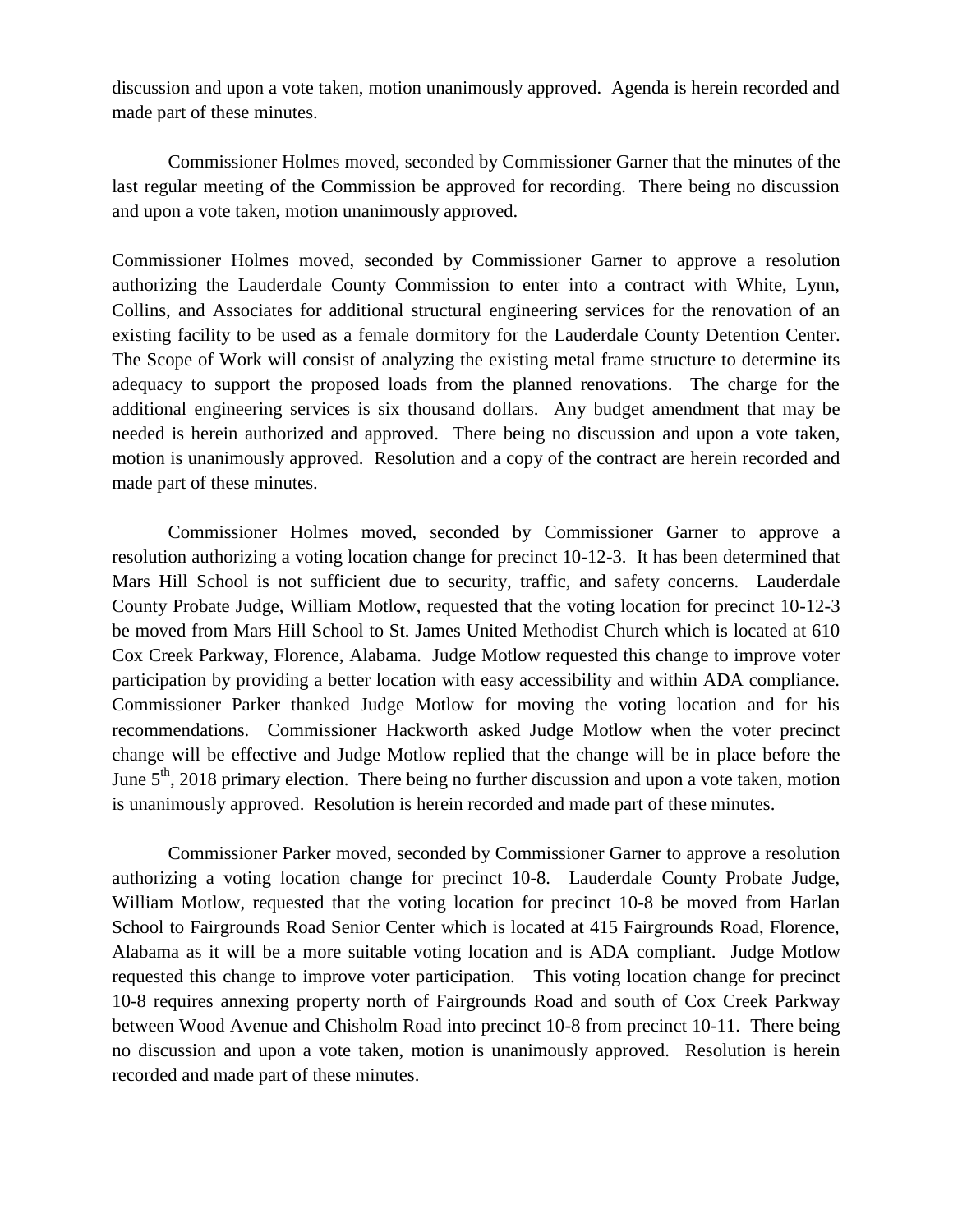Commissioner Parker moved, seconded by Commissioner Holmes to approve a resolution that authorizes the Lauderdale County Commission to allow the Lauderdale County Road Department to begin their summer work schedule which is four ten hour work days, Monday through Thursday of each week. The new schedule will begin on Monday, February  $5<sup>th</sup>$ , 2018 and shall be in effect until further notice. There being no discussion and upon a vote taken, motion is unanimously approved. Resolution is herein recorded and made part of these minutes.

Commissioner Hackworth moved, seconded by Commissioner Parker to approve a resolution that authorizes the Lauderdale County Commission to upgrade the County's instant notification alarm button system. The Lauderdale County Commission has the upmost concern for the safety of employees and Lauderdale County citizens when they are working or visiting County buildings. The new notification system will be purchased from SecureTech Systems, Inc. of Irving, Texas for a one time cost of twenty four thousand six hundred dollars which will be paid out of the General Fund. Commissioner Holmes asked about the security of the system and how it works. Lauderdale County Administrator, Brenda Bryant, stated that the system will transmit alert alarms to local police and sheriff personnel. Ms. Bryant also stated that there will be ninety alarm buttons located in the Courthouse and surrounding buildings also. There being no further discussion and upon a vote taken, motion unanimously approved. Resolution is herein recorded and made part of these minutes.

Lauderdale County License Commissioner, Rodney Pettus, requested approval to work a part time employee full time for the next twelve weeks while one of his full time employees is out on Family Medical Leave. There being no discussion and upon a vote taken, motion unanimously approved. Approval is herein recorded and made part of these minutes.

The Lauderdale County Commission requested that Fay Parker be appointed to the One Place of the Shoals Board. This appointment will begin immediately and end on January  $22<sup>nd</sup>$ , 2021. Commissioner Hackworth moved, seconded by Commissioner Holmes to approve the Board appointment. There being no discussion and upon a vote taken, motion unanimously approved. Board appointment is herein recorded and made part of these minutes.

The invoiced bills were audited, allowed, and ordered to be paid upon a motion by Commissioner Holmes and seconded by Commissioner Garner. There being no discussion and upon a vote taken, motion unanimously approved.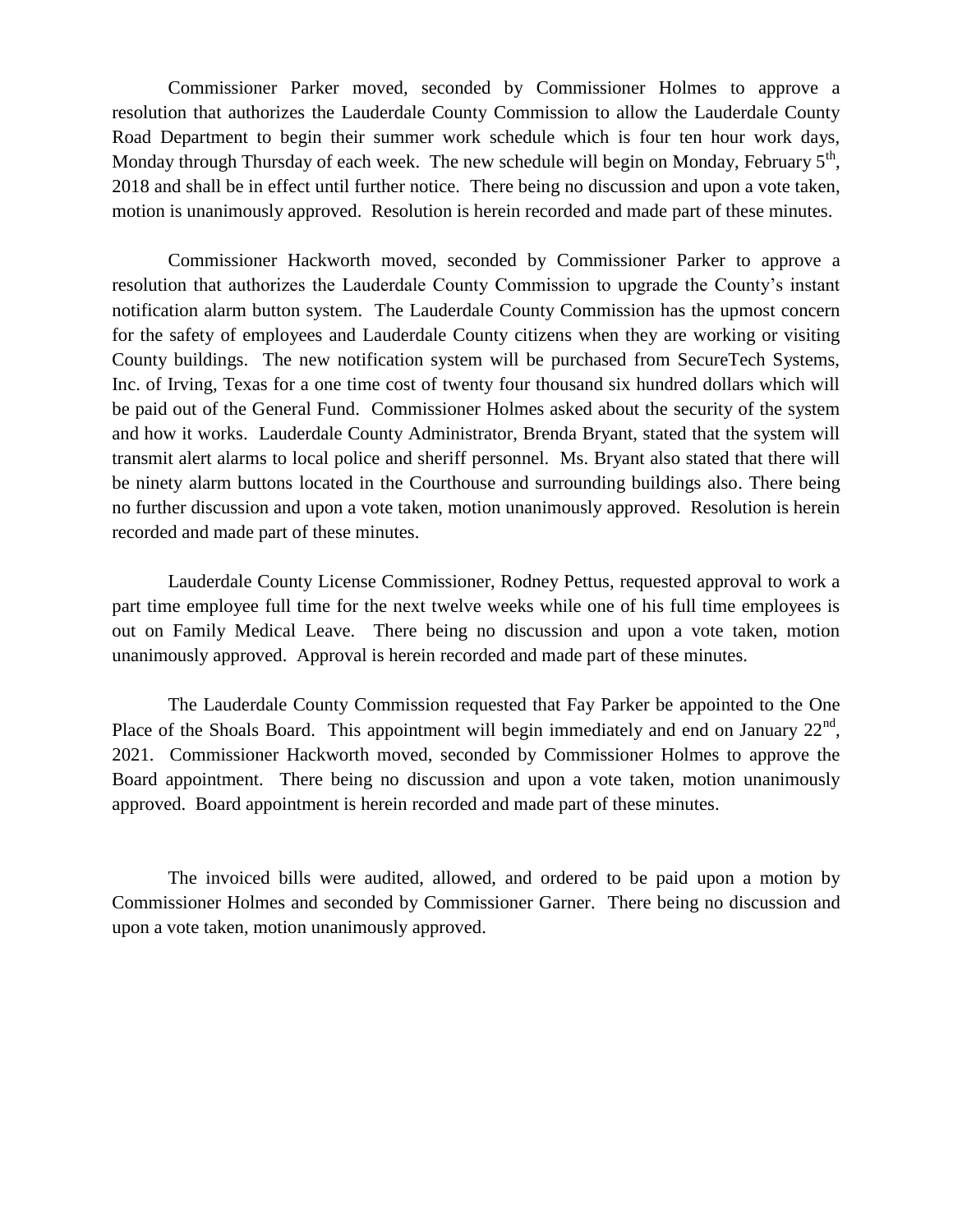## CHECKS ISSUED JANUARY 8<sup>th</sup>, 2017 THROUGH JANUARY 21<sup>ST</sup>, 2018

| <b>GENERAL-SPECIAL</b><br>CHECK #52963-53015               | \$744,365.94 |
|------------------------------------------------------------|--------------|
| <b>AGRI-BUSINESS FUND</b><br><b>CHECK # 3624</b>           | \$48.00      |
| <b>LEPA FUND</b><br>CHECK # 7929-7935                      | \$4,496.21   |
| <b>GASOLINE TAX FUND</b><br>CHECK #16606-16619             | \$146,750.10 |
| PUBLIC BLDG., R & B SPECIAL<br><b>CHECK # 450</b>          | \$90.00      |
| PUBLIC HIGHWAY & TRAFFIC FUND<br>CHECK $# N/A$             | 0.00         |
| AL. TRUST CAPITAL IMPROVEMENT FUND<br>CHECK # N/A          | 0.00         |
| <b>RRR GASOLINE TAX FUND</b><br><b>CHECK #653</b>          | \$14,014.60  |
| <b>REAPPRAISAL FUND</b><br>CHECK #11248-11255              | \$22,560.43  |
| REAPPRAISAL MONEY MARKET<br><b>CHECK # 564</b>             | \$100,000.00 |
| TOURISM, REC. & CONVENTION FUND<br><b>CHECK # 464</b>      | \$1,210.00   |
| <b>RSVP FUND</b><br>CHECK # 17051-17056                    | \$2,441.32   |
| <b>CHILD PROTECTION FUND</b><br><b>CHECK # 1213</b>        | \$733.89     |
| <b>SERIES 2001 DEBT SERVICE FUND</b><br><b>CHECK # 261</b> | \$12,360.21  |
| <b>CDBG FUND</b><br>CHECK # N/A                            | 0.00         |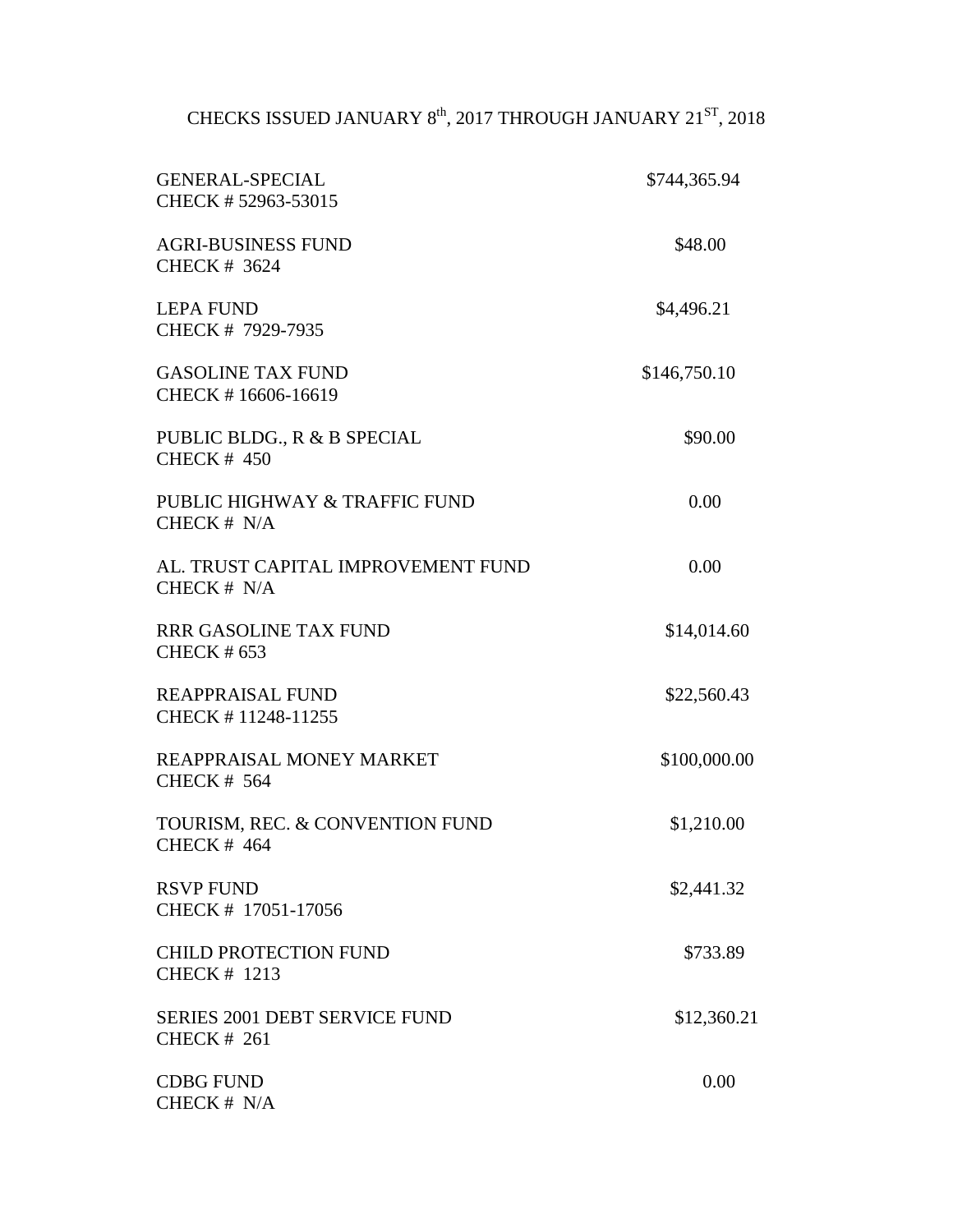| <b>SOLID WASTE FUND</b><br>CHECK # 7107-7119                     |       | \$110,834.82   |
|------------------------------------------------------------------|-------|----------------|
| <b>ACCOUNT PAYABLE FUND</b><br>CHECK # 39784-39826 (VOID #39824) |       | \$196,544.89   |
| FIRE PROTECTION FEE FUND<br>CHECK #4380-4393                     |       | \$307,838.44   |
| INDUSTRIAL DEVELOPMENT TAX FUND<br>CHECK $# N/A$                 |       | 0.00           |
| <b>TOBACCO TAX FUND</b><br>CHECK $# N/A$                         |       | 0.00           |
| <b>TVA TAX FUND</b><br>CHECK # 5576-5588                         |       | \$388,971.92   |
|                                                                  | Total | \$2,053,260.77 |

Scheduled Public Hearings: None

Staff Reports: None

Public Comment Period: Jean Ann Lawrence of 4489 County Road 16, Florence, Alabama distributed a written statement regarding her concerns about the closed bridge on County Road 16. A copy of Ms. Lawrence's statement will be attached and recorded as part of the minutes. After the reading of Ms. Lawrence's statement, Chairman Pettus asked the Lauderdale County Engineer, Eric Hill, to address some of Ms. Lawrence's questions. Mr. Hill stated that there has been no approval from anyone to build a bridge on County Road 16 and that an archeologist was at the bridge site last week. Mr. Hill stated that if the County had been given approval to build a bridge, then the County would be building a bridge however, there is a process that has to be followed. In addressing the Luverne, Alabama city engineer's comments, Mr. Hill stated that there is no "cookie cutter" approach to building a bridge at this location. Mr. Hill also stated that the elevation of a new bridge would need to be at least eight feet higher so that the bridge would not flood like the closed bridge does. Mr. Hill stated that the current bridge is not repairable and it can't be reinforced, the bridge must be replaced. Chairman Pettus stated that Mr. Hill is working toward a new bridge and that we are not backing away from building a bridge but we do have to follow requirements. Jennifer Patrick of 4587 County Road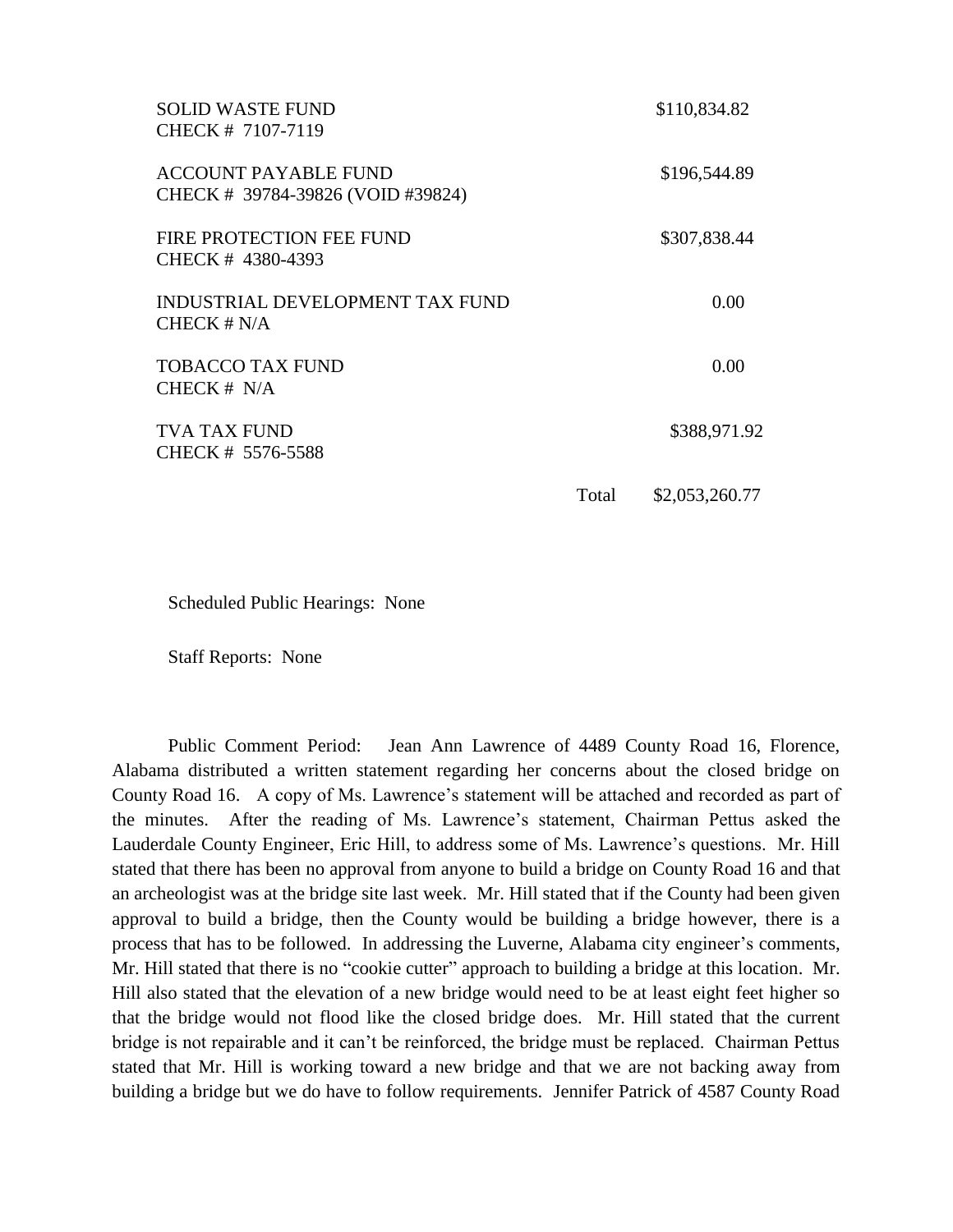16, Florence, Alabama thanked Mr. Hill for always being available and being very patient with them and all of their questions. Ms. Patrick asked if all bridge projects require an archeology study because this bridge is not unique to artifacts, all bridges have artifacts. Martha Ringelstein of 4545 County Road 16, Florence, Alabama stated that she felt like the height of the bridge was the reason that a new bridge was not being built. Mr. Hill stated that the design of the bridge is part of the path toward building the new bridge, along with the placement of the bridge, meaning where it can go and where it cannot go. Mr. Hill also stated that the County has already spent two hundred and fifty thousand dollars on this project. Mr. Hill said that school buses have not been allowed to drive over the closed bridge for over sixteen years due to the poor condition of the bridge. Ms. Ringelstein stated that her son is an attorney and that the County could have turned down the money from the government and built the new bridge on their own. Ms. Ringelstein said that all the County had to do was get a bond to pay for the building of the new bridge. Commissioner Holmes stated that this bridge should have been replaced over twenty years ago and it is unfortunate that we have the issues with the archeologists but we have to find a way to move forward with the bridge. Tom McDonald of 485 County Road 437, Florence, Alabama stated that he needs that bridge. Mr. Hill stated that the bridge can't be put just anywhere and that we have to understand that the bridge can't go in some places due to safety concerns. Mr. Hill further stated that the archaeologist's goal is to find the best location before the project can move forward. Mr. Hill also stated that there are meetings held weekly about this bridge project and that any new bridge would have to be safe for the citizens of Lauderdale County. Mr. McDonald asked if there are gas lines or pipe lines that run through that area. Mr. Hill stated that there are underground pipes and utilities around bridges. Gail Wells of 401 County Road 228, Florence, Alabama stated that she has elderly parents that live in the area and she has to go around in order to reach their house. Ms. Wells stated that she doesn't understand why a bridge cannot be built or why the old bridge can't be fixed. Jackie Lovelace of 5340 County Road 51, Florence, Alabama said that this bridge links the County together and it needs to be replaced because it really inconveniences everyone, including businesses. Commissioner Parker stated that we are not giving up on the bridge project and the Commission is dedicated to doing whatever necessary to get the project done. Commissioner Hackworth stated that he wants to echo everyone's concerns regarding the bridge and that we do want to build the area a nice bridge. Commissioner Hackworth also stated that he commends Lauderdale County Engineer, Eric Hill, for his service and dedication to the bridge project. Martha Ringelstein stated that she is amazed that the citizens of Lauderdale County cannot use the creek and that the creek belongs to everyone. Paul Parrish of 4545 County Road 15, Florence, Alabama asked if the artifacts are the only reason the bridge is being held up and he doesn't understand why it's taking so long. Mr. Parrish asked who owns the property on the other side of the bridge. Commissioner Hackworth stated that his family owns some of the property. Mr. McDonald asked if Tim Melson owns some of the property. Commissioner Hackworth stated no. Commissioner Parker stated that he understands that everyone is frustrated. There was more discussion regarding the bridge project but citizens were talking over each other at times which made it difficult to record each comment, therefore, some comments are not included in the minutes.